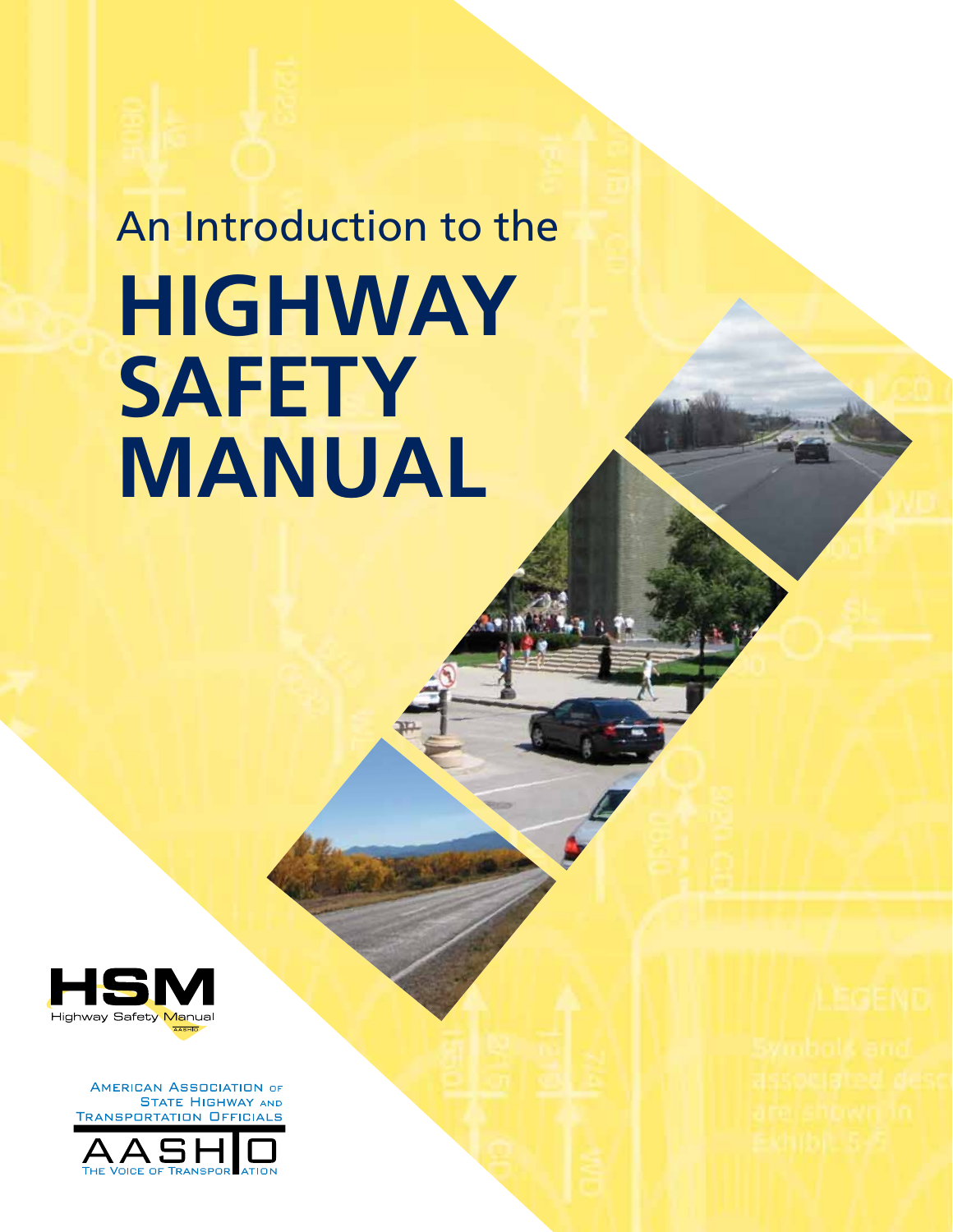# An Introduction to the **HIGHWAY SAFETY MANUAL**



# Table of Contents

| Section 1: HSM Overview.                  |                |
|-------------------------------------------|----------------|
| <b>What is the Highway Safety Manual?</b> |                |
|                                           | $\mathcal{L}$  |
| What is the Value of Using the HSM?       | $\mathcal{L}$  |
| Section 2: HSM Contents                   | 3              |
|                                           | $\mathbf{R}$   |
|                                           | $\mathbf{R}$   |
| <b>PART C</b> Predictive Method           | $\overline{4}$ |
| <b>PART D</b> Crash Modification Factors  | 5              |

# Section 3: Integrating the HSM with the [Project Development Process.................................................................6](#page-7-0)

| Section 4: Data Needs                               | 6            |
|-----------------------------------------------------|--------------|
| Section 5: Example Applications.                    | $\mathsf{R}$ |
| <b>PART B</b> Network Screening Example (Chapter 4) | 8            |
| <b>PART C</b> Predictive Method Example             | 10           |
| Section 6: Getting Started                          | 12           |
| Section 7: Resources                                | 13           |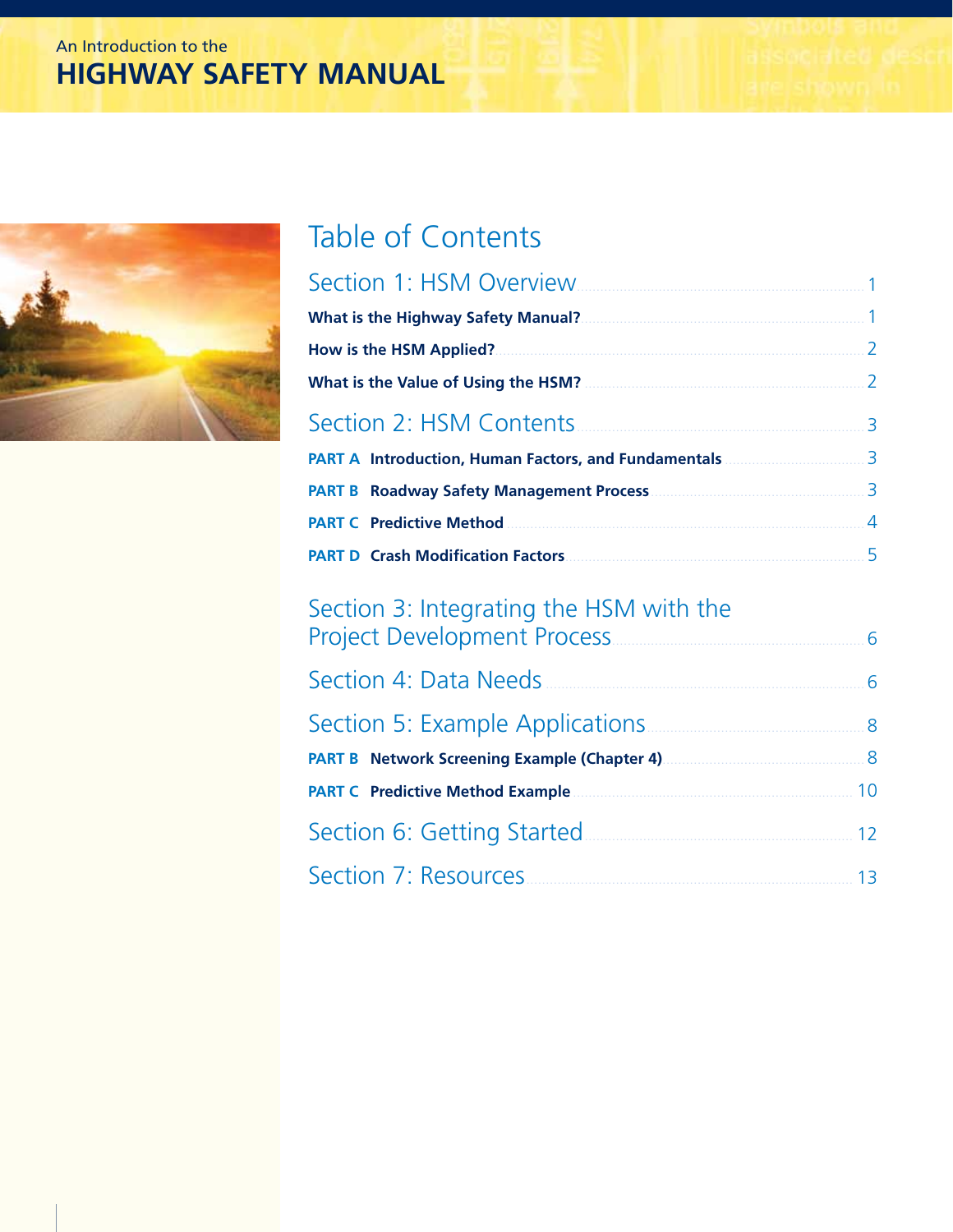

# <span id="page-2-0"></span>Section 1: HSM Overview

### **What is the Highway Safety Manual?**

The Highway Safety Manual (HSM) introduces a science-based technical approach that takes the guesswork out of safety analysis. The HSM provides tools to conduct quantitative safety analyses, allowing for safety to be quantitatively evaluated alongside other transportation performance measures such as traffic operations, environmental impacts, and construction costs.

For example, the HSM provides a method to quantify changes in crash frequency as a function of cross-sectional features. With this method, the expected change in crash frequency of different design alternatives can be compared with the operational benefits or environmental impacts of these same alternatives. As another example, the costs of constructing a left-turn lane on a two-lane rural road can be compared to the safety benefits in terms of reducing a certain number of crashes.

The HSM provides the following tools:

- Methods for developing an effective roadway safety management program and evaluating its effects. A roadway safety management program is the overall process for identifying sites with potential for safety improvement, diagnosing conditions at the site, evaluating conditions and identifying potential treatments at the sites, prioritizing and programming treatments, and subsequently evaluating the effectiveness at reducing crashes of the programmed treatments. Many of the methods included in the HSM account for regression to the mean and can result in more effectively identifying improvements to achieve a quantifiable reduction in crash frequency or severity. Safety funds can then be used as efficiently as possible based on the identified locations.
- A predictive method to estimate crash frequency and severity. This method can be used to make informed decisions throughout the project development process, including: planning, design, operations, maintenance, and the roadway safety management process. Specific examples include screening potential locations for improvement and choosing alternative roadway designs.
- A catalog of crash modification factors (CMFs) for a variety of geometric and operational treatment types, backed by robust scientific evidence. The CMFs in the HSM have been developed using high-quality before/after studies that account for regression to the mean.

The HSM emphasizes the use of analytical methods to quantify the safety effects of decisions in planning, design, operations, and maintenance. The first edition does not address issues such as driver education, law enforcement, and vehicle safety, although these are important considerations within the broad topic of improving highway safety.

The HSM is written for practitioners at the state, county, metropolitan planning organization (MPO), or local level.

Regression to the mean is the natural variation in crash data. If regression to the mean is not accounted for, a site might be selected for study when the crashes are at a randomly high fluctuation, or overlooked from study when the site is at a randomly low fluctuation.

A Crash Modification Factor (CMF) is a factor estimating the potential changes in crash frequency or crash severity due to installing a particular treatment. The CMFs in the HSM have been developed based on a rigorous and reliable scientific process.

As an example, a 0.70 CMF corresponds to a 30 percent reduction in crashes. A 1.2 CMF corresponds to a 20 percent increase in crashes.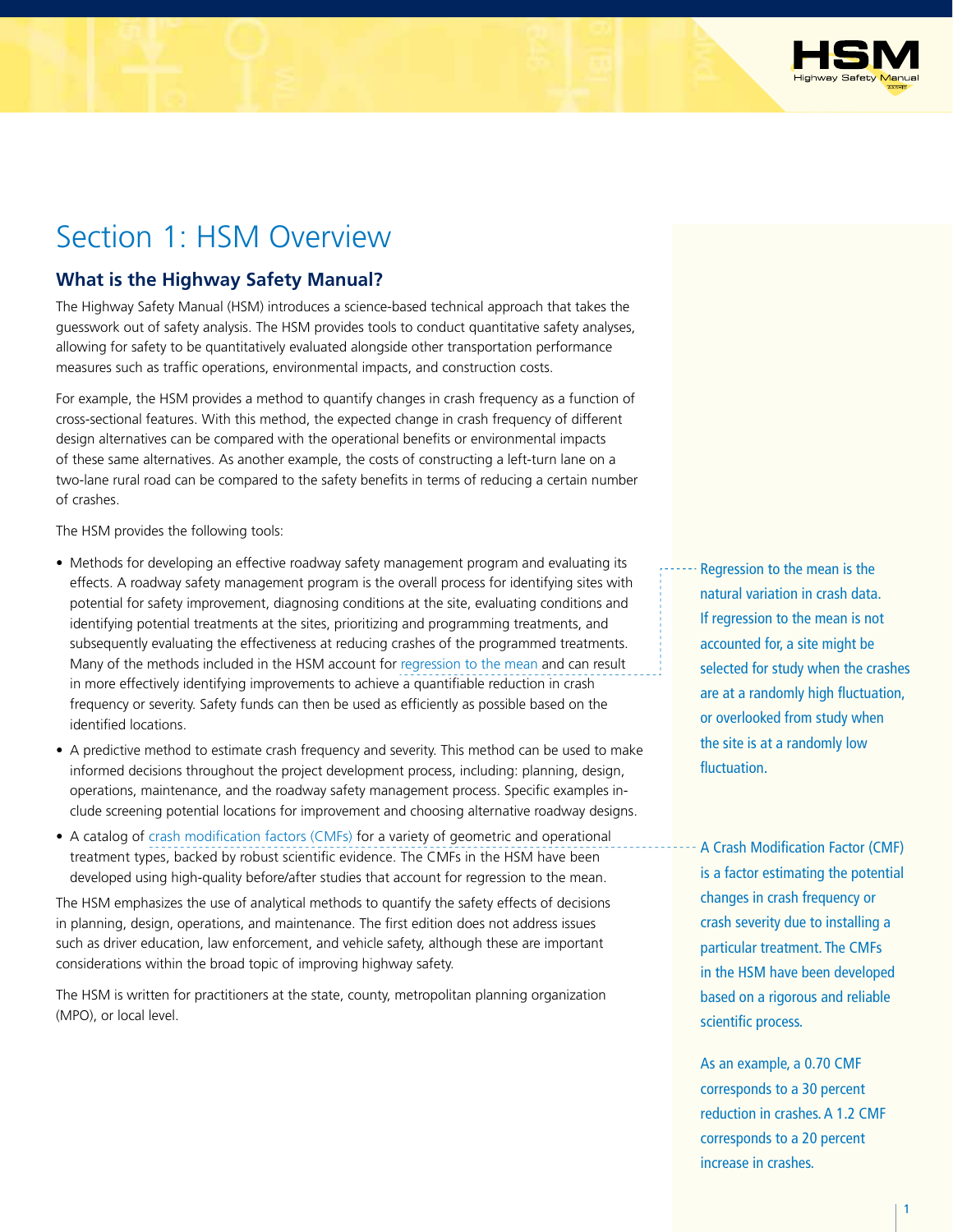## <span id="page-3-0"></span>**How is the HSM Applied?**

The HSM provides an opportunity to consider safety quantitatively along with other typical transportation performance measures. The HSM outlines and provides examples of the following applications:

- Identifying sites with the most potential for crash frequency or severity reduction;
- Identifying factors contributing to crashes and associated potential countermeasures to address these issues;
- Conducting economic appraisals of potential improvements and prioritizing projects;
- Evaluating the crash reduction benefits of implemented treatments; and
- Estimating potential effects on crash frequency and severity of planning, design, operations, and policy decisions.

The HSM can be used for projects that are focused specifically on responding to safety-related questions. In addition, the HSM can be used to conduct quantitative safety analyses on projects that have not traditionally included this type of analysis, such as corridor studies to identify capacity improvements and intersection studies to identify alternative forms of traffic control. The HSM can also be used to add quantitative safety analyses to multidisciplinary transportation projects.

### **What is the Value of Using the HSM?**

The HSM provides methods to integrate quantitative estimates of crash frequency and severity into planning, project alternatives analysis, and program development and evaluation, allowing safety to become a meaningful project performance measure. As the old adage says, "what gets measured gets done." By applying the HSM tools, improvements in safety will "get done."

Further, from a legislative perspective, the HSM will support states' progress toward federal, state, and local safety goals to reduce fatalities and serious injuries. As public agencies work toward their safety goals, the quantitative methods in the HSM can be used to evaluate which programs and project improvements are achieving desired results; as a result, agencies can reallocate funds toward those that are having the greatest benefit.



The HSM methods can be applied to all transportation projects—not just those specifically focused on responding to safety needs.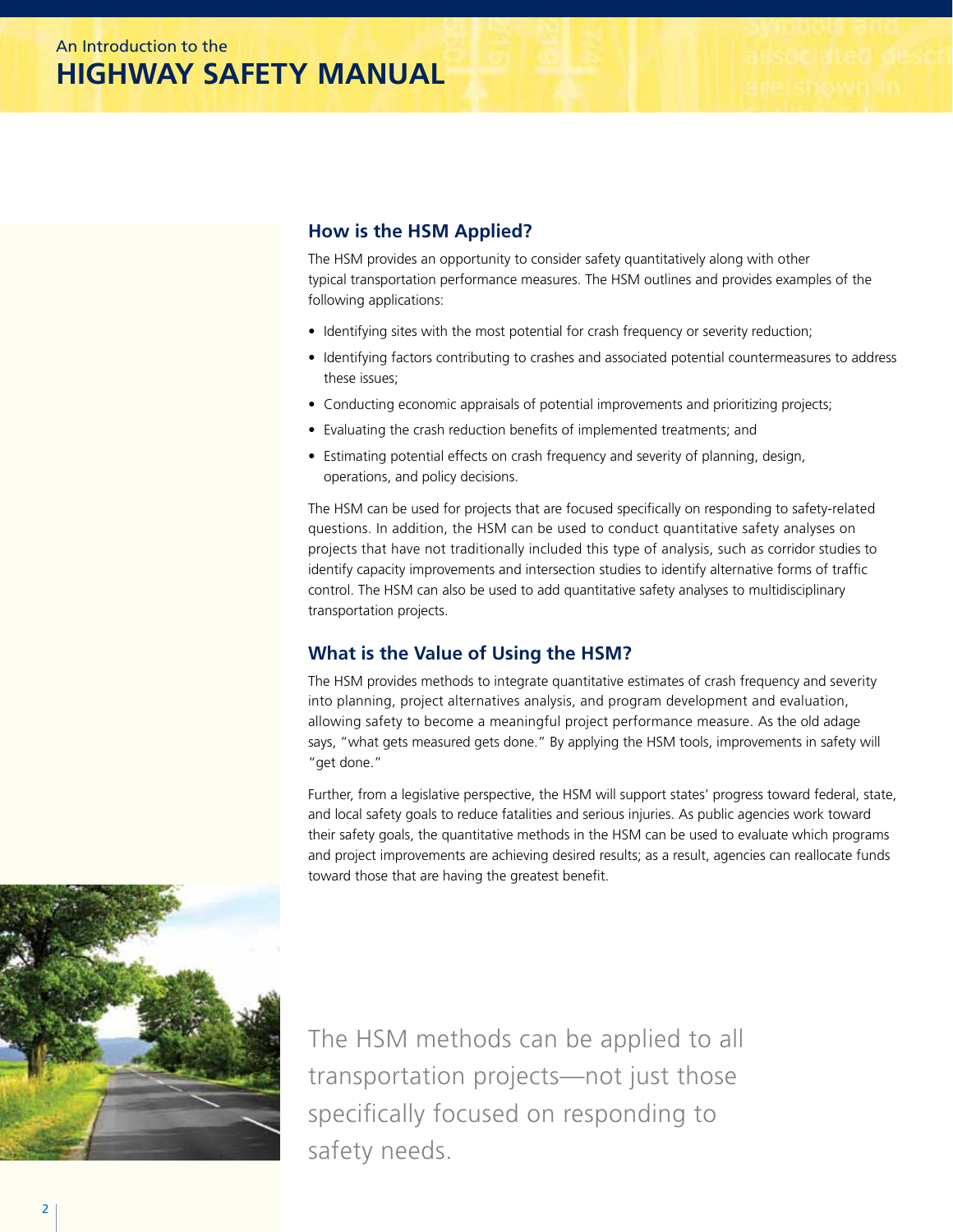

# <span id="page-4-0"></span>Section 2: HSM Contents

The HSM is organized into four parts:

#### **PART A Introduction, Human Factors, and Fundamentals**

Part A describes the purpose and scope of the HSM, explaining the relationship of the HSM to planning, design, operations, and maintenance activities. Part A also includes fundamentals of the processes and tools described in the HSM. Chapter 3 (Fundamentals) provides background information needed to apply the predictive method, crash modification factors, and evaluation methods provided in Parts B, C, and D of the HSM.

The chapters in Part A are:

- Chapter 1 Introduction and Overview
- Chapter 2 Human Factors
- Chapter 3 Fundamentals

#### **PART B Roadway Safety Management Process**

Part B presents suggested steps to monitor and reduce crash frequency and severity on existing roadway networks. It includes methods useful for identifying improvement sites, diagnosis, countermeasure selection, economic appraisal, project prioritization, and effectiveness evaluation. As shown in Figure 1, the chapters in Part B are:

- Chapter 4 Network Screening
- Chapter 5 Diagnosis
- Chapter 6 Select Countermeasures
- Chapter 7 Economic Appraisal
- Chapter 8 Prioritize Projects
- Chapter 9 Safety Effectiveness Evaluation



#### **Figure 1 Chapters in Part B**

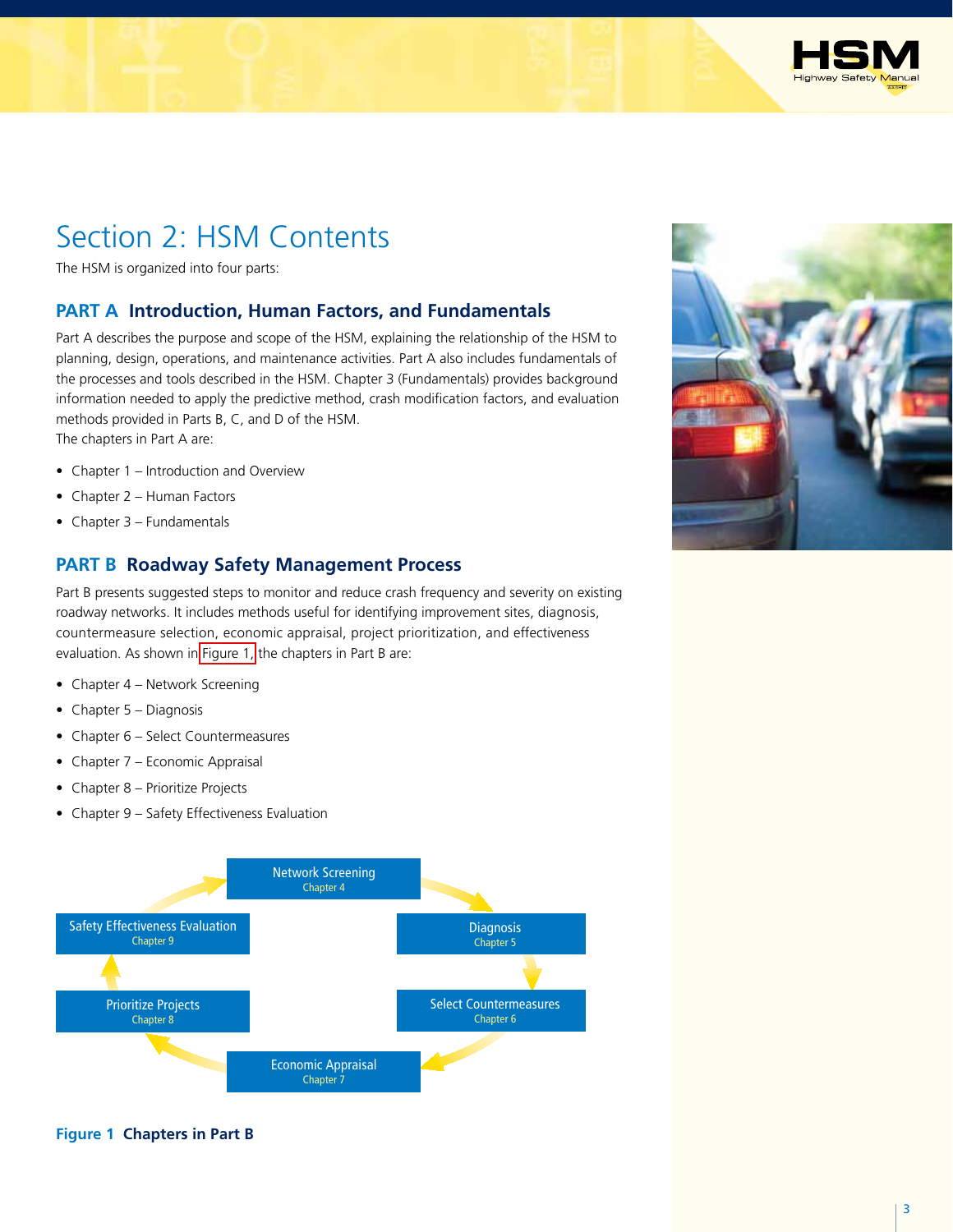<span id="page-5-0"></span>Highlights of this part of the manual are advances in network screening methods and safety evaluation methods. In Chapter 4 (Network Screening), several new network screening performance measures are introduced to shift the safety analysis focus away from traditional crash rates. The major limitation associated with crash rate analysis is the incorrect assumption that a linear relationship exists between traffic volume and the frequency of crashes. As an alternative analysis tool, a focus on expected crash frequency can account for regression to the mean when developing performance measures for network screening. This analysis will provide a more stable list of locations that might respond to safety improvements than lists prepared with traditional methods. This, in turn, will result in a more effective spending of improvement funds.

Chapter 9 (Safety Effectiveness Evaluation) provides methods for evaluating the effectiveness of an individual treatment, a series of treatments, or an overall program, and for calculating a crash modification factor (CMF). Evaluating safety investments is often an overlooked element of the roadway safety management process. The HSM brings a focus back to this step in the process.

### **PART C Predictive Method**

Part C provides a predictive method for estimating expected average crash frequency of a network, facility, or individual site, and it introduces the concept of safety performance functions (SPFs). As shown in Table 1, the chapters in Part C provide the predictive method for segments and intersections for the following facility types:

- Chapter 10 Rural Two-Lane, Two-Way Roads
- Chapter 11 Rural Multilane Highways
- Chapter 12 Urban and Suburban Arterials

Predicting expected average crash frequency as a function of traffic volume and roadway characteristics is a new approach that can be readily applied in a variety of ways, including design projects, corridor planning studies, and smaller intersections studies. The approach is applicable for both safety specific studies and as an element of a more traditional transportation study or environmental analysis.

|                                                       |                                                |                                              | <b>Intersections</b> |                                        |            |           |  |  |
|-------------------------------------------------------|------------------------------------------------|----------------------------------------------|----------------------|----------------------------------------|------------|-----------|--|--|
| <b>HSM Chapter</b>                                    | <b>Undivided</b><br>Roadway<br><b>Segments</b> | <b>Divided</b><br>Roadway<br><b>Segments</b> |                      | <b>Stop Control on</b><br>Minor Leg(s) | Signalized |           |  |  |
|                                                       |                                                |                                              | 3-Leg                | $4$ -Leg                               | $3 - Leg$  | $4 - Leg$ |  |  |
| <b>10 Rural Two-</b><br>Lane, Two-Way<br><b>Roads</b> |                                                |                                              |                      |                                        |            |           |  |  |
| 11 Rural<br><b>Multilane</b><br><b>Highways</b>       |                                                | $\checkmark$                                 |                      |                                        |            |           |  |  |
| 12 Urban<br>and Suburban<br><b>Arterials</b>          |                                                | V                                            |                      |                                        | V          |           |  |  |

#### **Table 1 Facility Types with Safety Performance Functions**

Safety Performance Functions (SPFs) are equations that estimate expected average crash frequency as a function of traffic volume and roadway characteristics (e.g., number of lanes, median type, intersection control, number of approach legs). Their use enables the correction of short-term crash counts.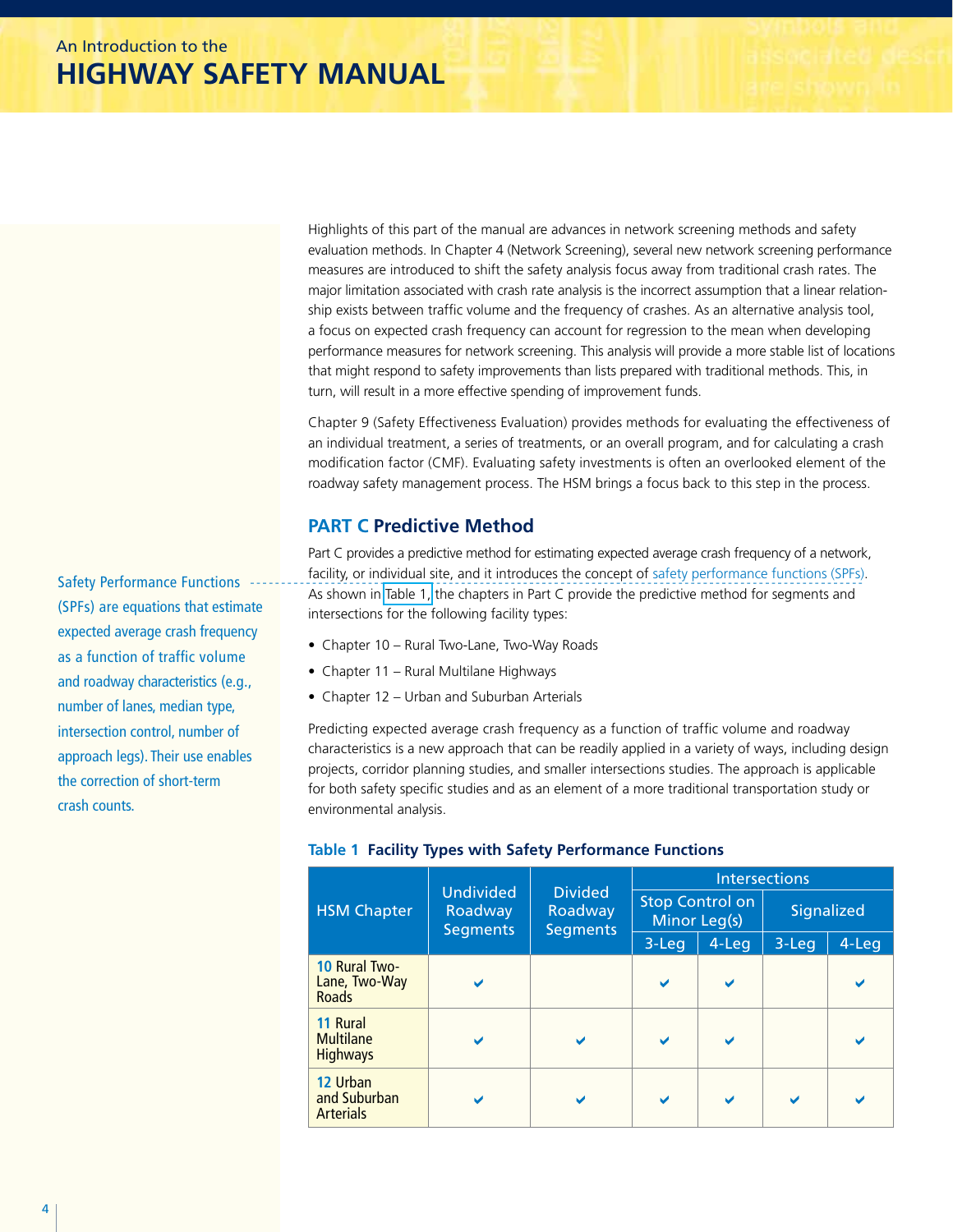

# <span id="page-6-0"></span>**PART D Crash Modification Factors**

For each facility type, prediction models for set base conditions are found. CMFs quantify the change in expected average crash frequency as a result of geometric or operational modifications to a site that differs from set base conditions. As shown in Table 2, Part D provides a catalog of treatments organized by site type:

- Chapter 13 Roadway Segments
- Chapter 14 Intersections
- Chapter 15 Interchanges
- Chapter 16 Special Facilities
- Chapter 17 Road Networks

The CMFs will be readily applicable to any design or evaluation process where optional treatments are being considered. The CMFs will also be a valuable addition to the documentation of design exceptions. Table 2 provides an example of a CMF.

#### **Table 2 Sample Crash Modification Factors**

#### Potential Crash Effects of Providing a Median on Multilane Roads

| Treatment           | Setting<br>(Road Type) | <b>Traffic</b><br>Volume | <b>Accident Type</b><br>(Severity) | <b>CMF</b> | Std.<br>Error |
|---------------------|------------------------|--------------------------|------------------------------------|------------|---------------|
| Provide a<br>median | Urban                  |                          | All types (Injury)                 | 0.78       | 0.02          |
|                     | (Arterial Multilane)   |                          | All types<br>(Non-injury)          | 1.09       | 0.02          |
|                     | Rural                  | <b>Unspecified</b>       | All types (Injury)                 | 0.88       | 0.03          |
|                     | (Multilane)            |                          | All types<br>(Non-injury)          | 0.82       | 0.03          |

The HSM provides a catalog of Crash Modification Factors for a variety of facility types.

Base Condition: Absence of raised median

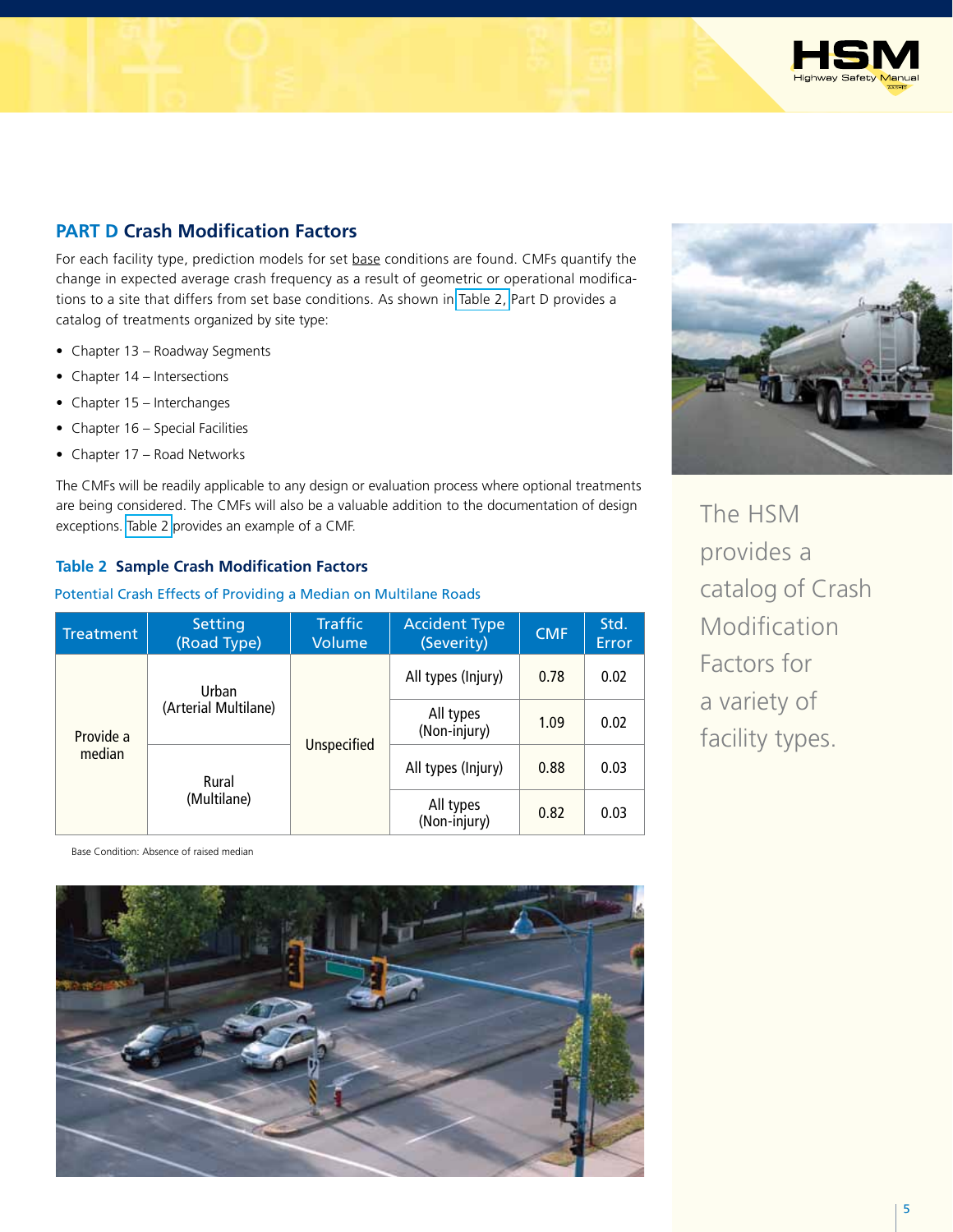<span id="page-7-0"></span>The HSM methods can be applied in each step of the project development process.

# Section 3: Integrating the HSM with the Project Development Process

The project development process outlines the typical stages of a project from planning to postconstruction operations and maintenance activities. The HSM can be applied in each step of the process. Figure 2 shows the relationship between a generalized project development process and the HSM.

#### **Figure 2 Applications of the HSM in the Project Development Process**



# Section 4: Data Needs

In general, there are three categories of data needed to apply the HSM: crash data, traffic volume data, and roadway characteristics data. The crash data needs are limited to crash data by date (year), location, type, severity level, relationship to intersection (at-intersection, intersection related, not intersection related), and distance from the intersection. The traffic volume data requirement for roadway segments is the annual average daily traffic (AADT). For intersections, the traffic volume requirement is the major and minor street entering AADT.

The roadway characteristics data requirements change as a function of the facility type (e.g., two-lane, two-way rural road, multilane rural highway, urban/suburban arterial) and whether an intersection or segment is under consideration. [Table 3](#page-8-0) provides a summary of the roadway characteristics data requirements.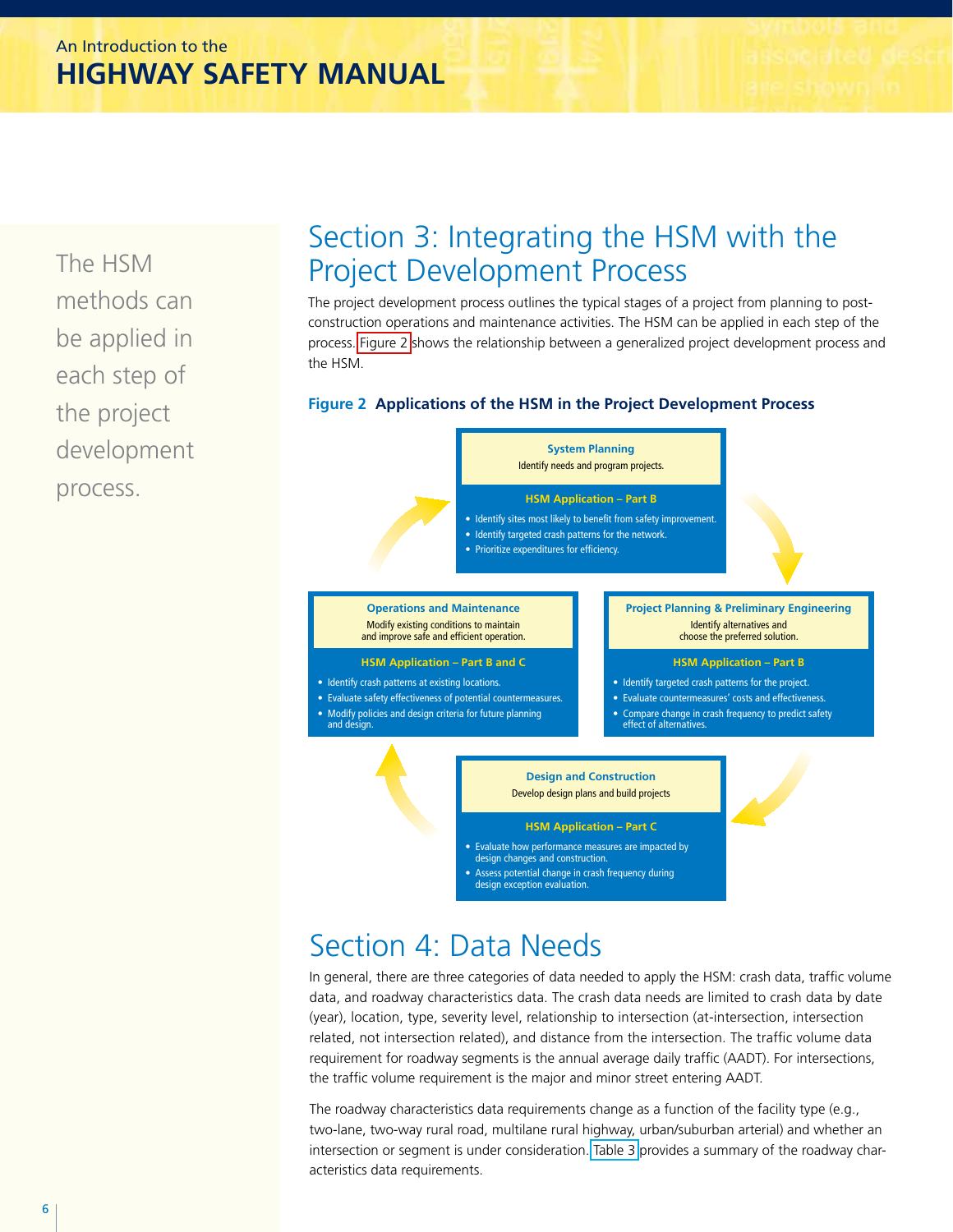

#### <span id="page-8-0"></span>**Table 3 Site Characteristics and Traffic-Volume Variables Used in HSM Safety Predictions**

| <b>Variables</b>                                   | <b>Chapter 10</b><br><b>Rural Two-Lane,</b><br><b>Two-Way Roads</b> | <b>Chapter 11</b><br><b>Rural Multilane</b><br><b>Highways</b> | <b>Chapter 12</b><br><b>Urban and Suburban</b><br>Arterials |
|----------------------------------------------------|---------------------------------------------------------------------|----------------------------------------------------------------|-------------------------------------------------------------|
| <b>Roadway Segments</b>                            |                                                                     |                                                                |                                                             |
| Area type (rural/suburban/urban)                   | V                                                                   | v                                                              | V                                                           |
| Annual average daily traffic volume                | Ų                                                                   | U                                                              | V                                                           |
| Length of roadway segment                          | U                                                                   | v                                                              | V                                                           |
| Number of through lanes                            | V                                                                   | V                                                              | V                                                           |
| Lane width                                         | u                                                                   | U                                                              |                                                             |
| Shoulder width                                     | V                                                                   | v                                                              |                                                             |
| Shoulder type                                      | V                                                                   | v                                                              |                                                             |
| Presence of median (divided/undivided)             |                                                                     | v                                                              | V                                                           |
| Median width                                       |                                                                     | V                                                              |                                                             |
| Presence of concrete median barrier                |                                                                     |                                                                |                                                             |
| Presence of passing lane                           | V                                                                   |                                                                |                                                             |
| Presence of short four-lane section                | V                                                                   |                                                                |                                                             |
| Presence of two-way left-turn lane                 | U                                                                   |                                                                | V                                                           |
| Driveway density                                   |                                                                     |                                                                |                                                             |
| Number of major commercial driveways               |                                                                     |                                                                | V                                                           |
| Number of minor commercial driveways               |                                                                     |                                                                | v                                                           |
| Number of major residential driveways              |                                                                     |                                                                | U                                                           |
| Number of minor residential driveways              |                                                                     |                                                                | v                                                           |
| Number of major industrial/institutional driveways |                                                                     |                                                                | V                                                           |
| Number of minor industrial/institutional driveways |                                                                     |                                                                | v                                                           |
| Number of other driveways                          | V                                                                   |                                                                |                                                             |
| Horizontal curve length                            | V                                                                   |                                                                |                                                             |
| Horizontal curve radius                            |                                                                     |                                                                |                                                             |
| Horizontal curve superelevation                    | Ų                                                                   |                                                                |                                                             |
|                                                    | V                                                                   |                                                                |                                                             |
| Presence of spiral transition<br>Grade             | V                                                                   |                                                                |                                                             |
|                                                    | V                                                                   |                                                                |                                                             |
| Roadside hazard rating                             | Ų                                                                   |                                                                |                                                             |
| Roadside slope                                     |                                                                     | U                                                              |                                                             |
| Roadside fixed-object density                      |                                                                     |                                                                | V                                                           |
| Roadside fixed-object offset                       |                                                                     |                                                                | U                                                           |
| Percent of length with on-street parking           |                                                                     |                                                                |                                                             |
| Type of on-street parking                          |                                                                     |                                                                | V                                                           |
| Presence of lighting                               |                                                                     |                                                                | V                                                           |
| <b>Intersections</b>                               |                                                                     |                                                                |                                                             |
| Area type (rural/suburban/urban)                   | V                                                                   | V                                                              | v                                                           |
| Major-road average daily traffic volume            |                                                                     |                                                                |                                                             |
| Minor-road average daily traffic volume            | U                                                                   | V                                                              |                                                             |
| Number of intersection legs                        | V                                                                   |                                                                | ✓                                                           |
| Type of intersection traffic control               |                                                                     |                                                                |                                                             |
| Left-turn signal phasing (if signalized)           |                                                                     |                                                                |                                                             |
| Presence of right turn on red (if signalized)      |                                                                     |                                                                | V                                                           |
| Presence of red-light cameras                      |                                                                     |                                                                | v                                                           |
| Presence of median on major road                   |                                                                     | v                                                              |                                                             |
| Presence of major-road left-turn lane(s)           | v                                                                   | v                                                              | v                                                           |
| Presence of major-road right-turn lane(s)          | Ō.                                                                  | $\checkmark$                                                   | $\checkmark$                                                |
| Presence of minor-road left-turn lane(s)           |                                                                     | v                                                              |                                                             |
| Presence of minor-road right-turn lane(s)          |                                                                     | v                                                              |                                                             |
| Intersection skew angle                            | ✓                                                                   | v                                                              |                                                             |
| Intersection sight distance                        | v.                                                                  | V                                                              |                                                             |
| Terrain (flat vs. level or rolling)                |                                                                     | v                                                              |                                                             |
| Presence of lighting                               |                                                                     | v                                                              | v                                                           |

Data needs for applying the HSM methods change by the type of facility.



NCHRP Research Results Digest 329: HSM Data Needs Guide, 2008. Data requirements are for Part C only.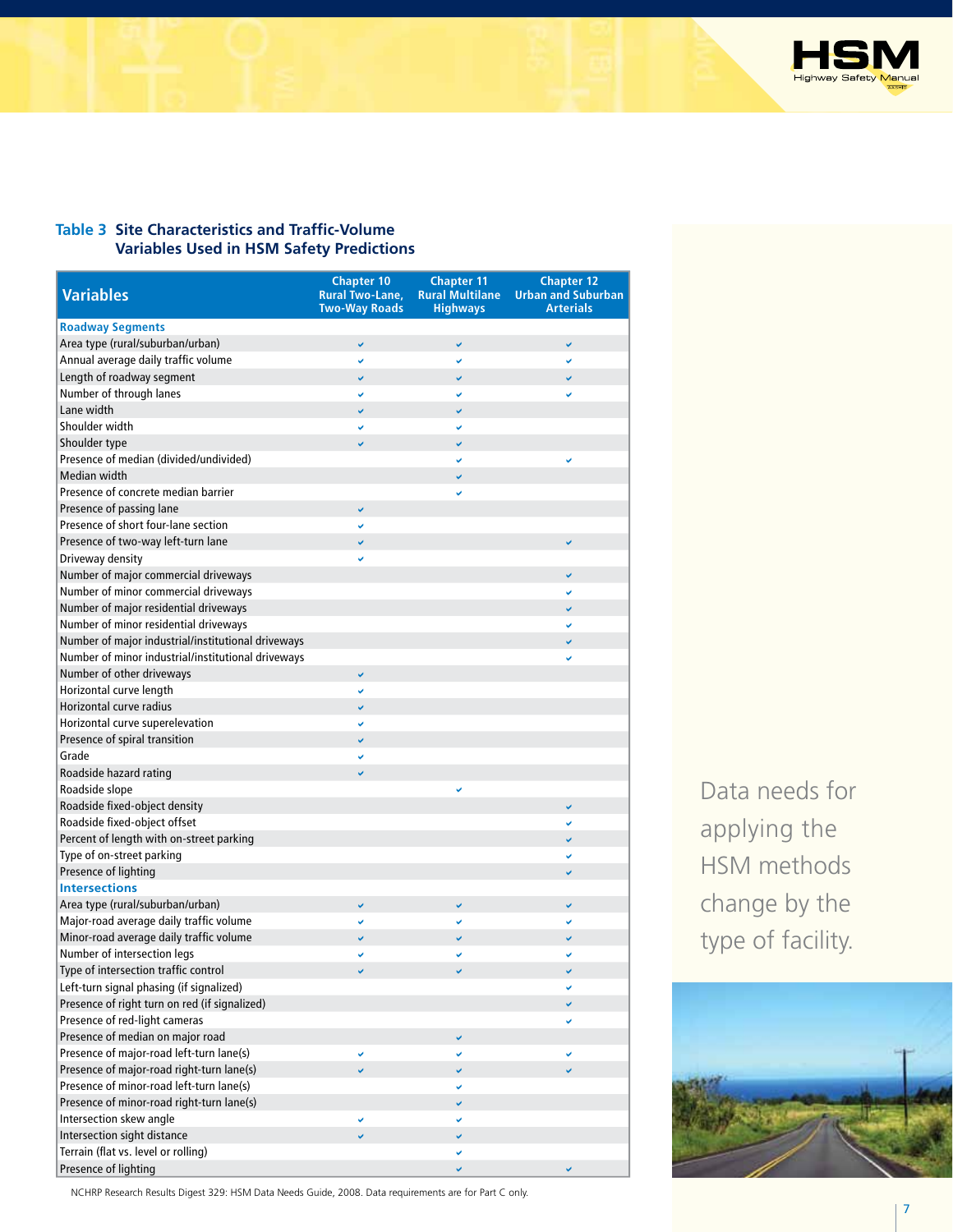# <span id="page-9-0"></span>An Introduction to the **HIGHWAY SAFETY MANUAL**



# Section 5: Example Applications

### **PART B Network Screening Example (Chapter 4)**

Chapter 4 of the *Highway Safety Manual* presents 13 optional performance measures for network screening. This sample application illustrates a network screening process for prioritizing spending at six intersections within a community using the Excess Expected Average Crash Frequency with Empirical Bayes (EB) Adjustment method. Network screening is the process of evaluating a network of facilities for sites likely to respond to safety improvements. The Excess Expected Average Crash Frequency with Empirical Bayes (EB) Adjustment performance measure combines predictive model crash estimates with historical crash data to obtain a more reliable estimate of crash frequency. This method also accounts for bias due to regression to the mean.

#### Data Requirements

The data required for the application of this method are:

- Historical crash data by severity and location
- Traffic volume (AADT for segments; AADT for major and minor roads for intersections)
- Basic site characteristics (e.g., roadway cross-section, intersection control)
- Calibrated Safety Performance Functions (SPFs) and over-dispersion parameters

#### Sample Application

The basis for the Excess Expected Average Crash Frequency with EB Adjustment performance measure is that each site is evaluated as a function of how much the predicted average crash frequency for the site differs from the long-term EB adjusted expected average crash frequency for the same site. This difference is referred to as the "Excess" value (see [Table 4\).](#page-10-0) Sites with a high "Excess" value are most likely to respond to safety improvements because they are theoretically experiencing more crashes than other similar sites. An advantage of this method is that it may be used as a performance measure to evaluate a mix of facility types and traffic volumes in a single ranking. The basic procedure is as follows:

- 1 For each site, calculate the Predicted Average Crash Frequency using the methods and predictive formulas presented in Part C of the HSM.
- 2 For each site, calculate the Expected Average Crash Frequency using the EB method presented in the Part C Appendix.
- 3 Estimate an "Excess" value using the following formula:

 $EXcess_v = (N_{expected, n(PDO)} - N_{predicted, n(PDO)}) + (N_{expected, n(FI)} - N_{predicted, n(FI)})$ 

*Excess*<sub>intersection 1</sub> =  $(1.7 - 0.9) + (1.2 - 0.5) = 1.50$ 

Where:

*Excess<sub>y</sub>* = Excess expected crashes for year  $N_{\text{expected }n}$  = EB-adjusted expected average crash frequency for year  $N_{\text{predicted } p}$  = SPF predicted average crash frequency for year

Network screening is the process of evaluating a network of facilities for sites likely to respond to safety

improvements.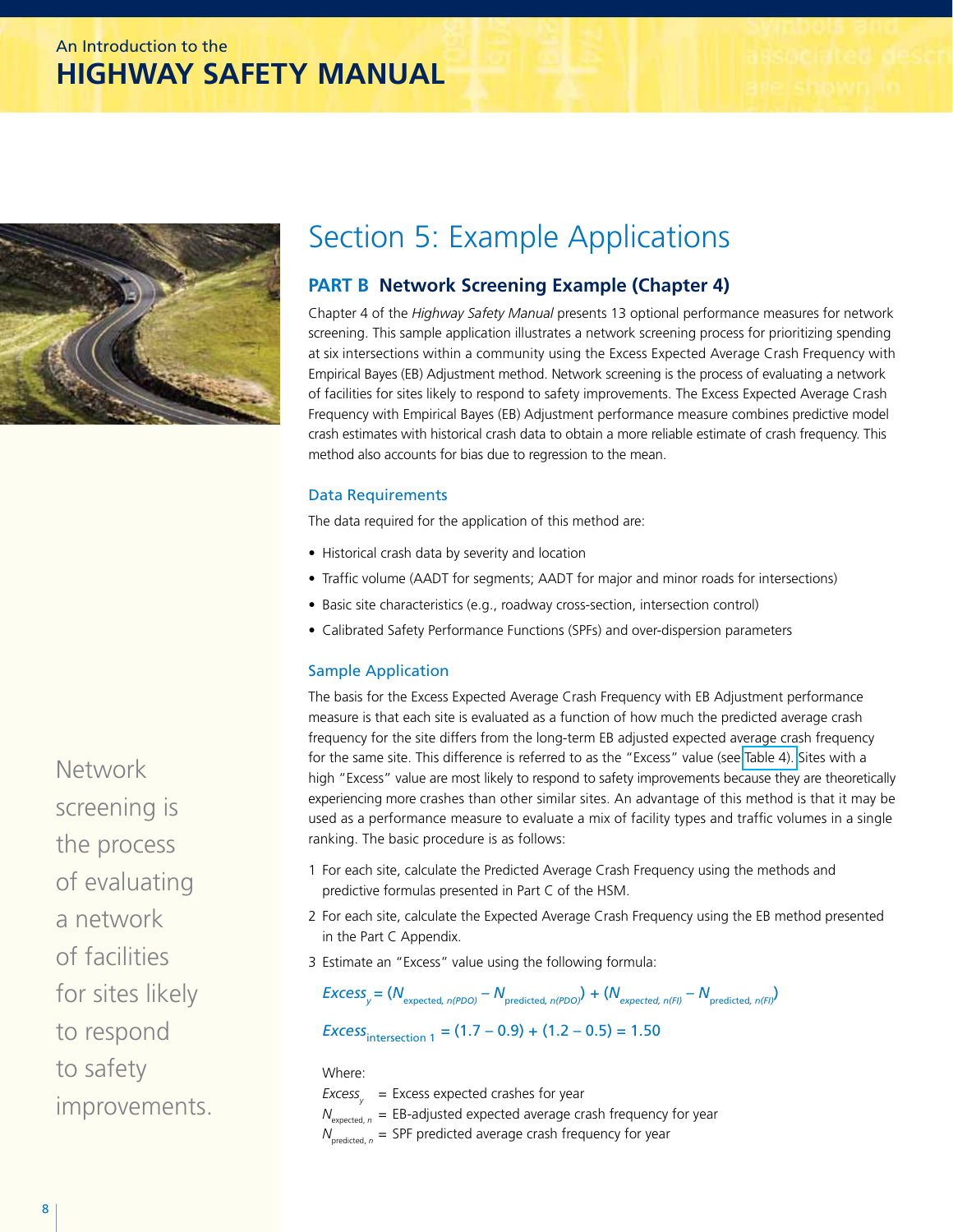

#### <span id="page-10-0"></span>**Table 4 Predicted Average Crash Frequency**

| Int.           | Int. Type                                  | <b>Major</b><br><b>Street</b><br>Volume<br>(AADT) | <b>Minor</b><br><b>Street</b><br><b>Volume</b><br>(AADT) | <b>Observed</b><br>Average<br><b>Crash</b><br><b>Frequency</b><br>(FI) | <b>Observed</b><br>Average<br>Crash<br><b>Frequency</b><br>( PDO) | <b>SPF</b><br><b>Predicted</b><br>Average<br>Crash<br><b>Frequency</b><br>$(FI)^1$ | <b>SPF</b><br><b>Predicted</b><br>Average<br><b>Crash</b><br><b>Frequency</b><br>$(PDO)^{-1}$ | <b>EB-Adjusted</b><br><b>Expected</b><br><b>Average Crash</b><br>Frequency<br>(FI) | <b>EB-Adjusted</b><br><b>Expected Average</b><br><b>Crash Frequency</b><br>( PDO) | <b>Excess</b><br>$(N_{_{EB}} - N_{_{SPF}})_{_{PDO}} + (N_{_{EB}} - N_{_{SPF}})_{_{FI}}$ |
|----------------|--------------------------------------------|---------------------------------------------------|----------------------------------------------------------|------------------------------------------------------------------------|-------------------------------------------------------------------|------------------------------------------------------------------------------------|-----------------------------------------------------------------------------------------------|------------------------------------------------------------------------------------|-----------------------------------------------------------------------------------|-----------------------------------------------------------------------------------------|
| 1              | $3 - Leg$<br>Signal<br>(Urban<br>Arterial) | 8,885                                             | 6,313                                                    | 2.8                                                                    | 3.4                                                               | 0.5                                                                                | 0.9                                                                                           | 1.2                                                                                | 1.7                                                                               | 1.50                                                                                    |
| $\overline{2}$ | 4-Leg<br>Signal<br>(Urban<br>Arterial)     | 18,447                                            | 2,569                                                    | 2.8                                                                    | 5.0                                                               | 1.3                                                                                | 2.6                                                                                           | 1.7                                                                                | 3.6                                                                               | 1.49                                                                                    |
| 3              | 4-Leg<br>Signal<br>(Urban<br>Arterial)     | 16,484                                            | 2,041                                                    | 1.4                                                                    | 2.0                                                               | 1.1                                                                                | 2.2                                                                                           | 1.2                                                                                | 2.1                                                                               | 0.03                                                                                    |
| $\overline{4}$ | 4-Leg<br>Signal<br>(Urban<br>Arterial)     | 23,793                                            | 7,700                                                    | 4.4                                                                    | 4.0                                                               | 2.2                                                                                | 4.4                                                                                           | 2.9                                                                                | 4.2                                                                               | 0.61                                                                                    |
| 5              | 4-Leg<br>Signal<br>(Urban<br>Arterial)     | 19,726                                            | 10,084                                                   | 1.4                                                                    | 8.8                                                               | 1.8                                                                                | 3.9                                                                                           | 1.7                                                                                | 6.1                                                                               | 2.05                                                                                    |
| 6              | $3 - Leg$<br>Signal<br>(Urban<br>Arterial) | 25,559                                            | 1,440                                                    | 2.6                                                                    | 6.6                                                               | 1.0                                                                                | 1.8                                                                                           | 1.5                                                                                | 3.5                                                                               | 2.22                                                                                    |

 $1$  In this example, the local geometric conditions are the same as the geometric conditions for the SPF; therefore, all CMFs = 1.0. AADT = Average Annual Daily Traffic

FI = Fatal-and-Injury Crashes

PDO = Property-Damage-Only Crashes

#### Results:

In this sample application, the final ranking of the intersections is determined based on the resulting "Excess" value (see Table 5). The intersection most likely to benefit from safety improvements in this example is Intersection 6, which has an "Excess" value of 2.22. Diagnosis and selection of treatment will be required to establish the potential for such improvement.

#### **Table 5 Ranking of "Excess" Value**

| Intersection | <b>Excess</b> |
|--------------|---------------|
| 6            | 2.22          |
| 5            | 2.05          |
|              | 1.50          |
| 2            | 1.49          |
|              | 0.61          |
| ς            | 0.03          |

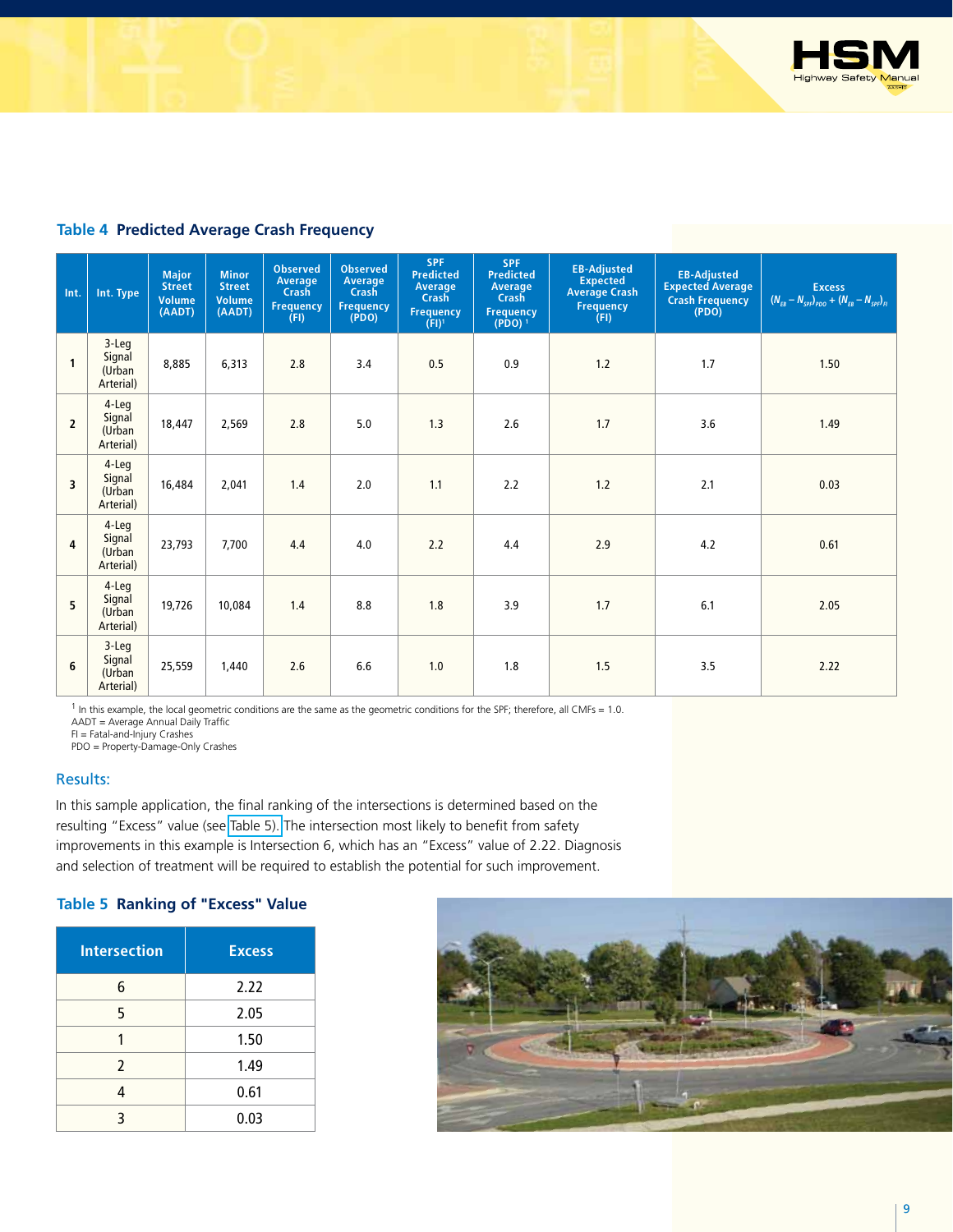This predictive method example demonstrates the quantitative safety analysis of design alternatives.

### **PART C Predictive Method Example**

#### Background, Issues, and Objectives

The Main Street corridor is 1.5 miles long, connecting residential and industrial uses across a river to the downtown business district. It is an important vehicle and bicycle commuter route. The average daily traffic volume along this route ranges from 20,000 to 25,000 vehicles per day. The corridor has received funding for major geometric improvements. This study was conducted to evaluate the traffic operations and safety impacts of various design alternatives for the entire corridor. Several options were considered as part of the project, including converting the 2- or 3-lane roadway to a 5-lane road, or converting the roadway to a 3-lane road. Each case would include a mix of traffic signals and roundabouts at the intersections. This project example demonstrates the quantitative safety analysis of two alternatives on a small portion of the corridor.

#### Data Requirements

#### **Segments**

- Segment Length (miles)
- Through Lanes (number)
- Median Type (divided/undivided)
- Median Width (feet)
- On-Street Parking (yes/no)
- Fixed Object Density (obj/mile)
- Average Offset of Fixed Objects (feet)
- Roadway Lighting (yes/no)
- Speed Limit (mph)
- Traffic Volume (veh/day)
- Number/Types of Driveways

#### Analysis Methodology Overview

#### **Intersections**

- Number of Intersection Legs
- Traffic Control (signal, stop, roundabout)
- Left-Turn Lanes and Phasing (protected, permitted, protected/permitted)
- Right-Turn Lanes and Control of Right Turn (permitted on red, prohibited on red)
- Lighting (yes/no)
- Maximum Number of Traffic Lanes Crossed by Pedestrians (number)
- Nearby Bus Stops, Schools, and Alcohol Sales Establishments (number)
- Entering Traffic Volumes (veh/day)
- Pedestrian Activity (yes/no)

The crash frequency for each segment and intersection is predicted using an iterative 18-step method in Chapter 12, "Urban and Suburban Arterials." In summary, this method consists of initially calculating multiple- and single-vehicle fatal-and-injury and property-damage-only crashes; these values are added to obtain base predicted vehicle crashes. The next step is to adjust the base predicted vehicle crashes with crash modification factors (CMFs) based on the roadway characteristics. Finally, this value is added to predicted bicycle and pedestrian crashes. If a calibration factor was available, or historical data was available to apply the Empirical Bayes method, these two steps would be included. A sample calculation using the base equation for predicted average crash frequency is shown below, Equation 1 illustrates the base equation. Sample calculations are shown for the Main Street/3rd Street intersection no-build conditions.

#### **Equation 1**

# $N_{bi} = N_{softint} x$  *(CMF<sub>1i</sub> x CMF<sub>2i</sub> x...x CMF<sub>6i</sub> ) x C*

*N<sub>bi</sub>* = 12.97 x (.066 x 0.96 x 0.88 x 1.00 x 0.91 x 1.00) x 1.00 = 6.63 crashes/year

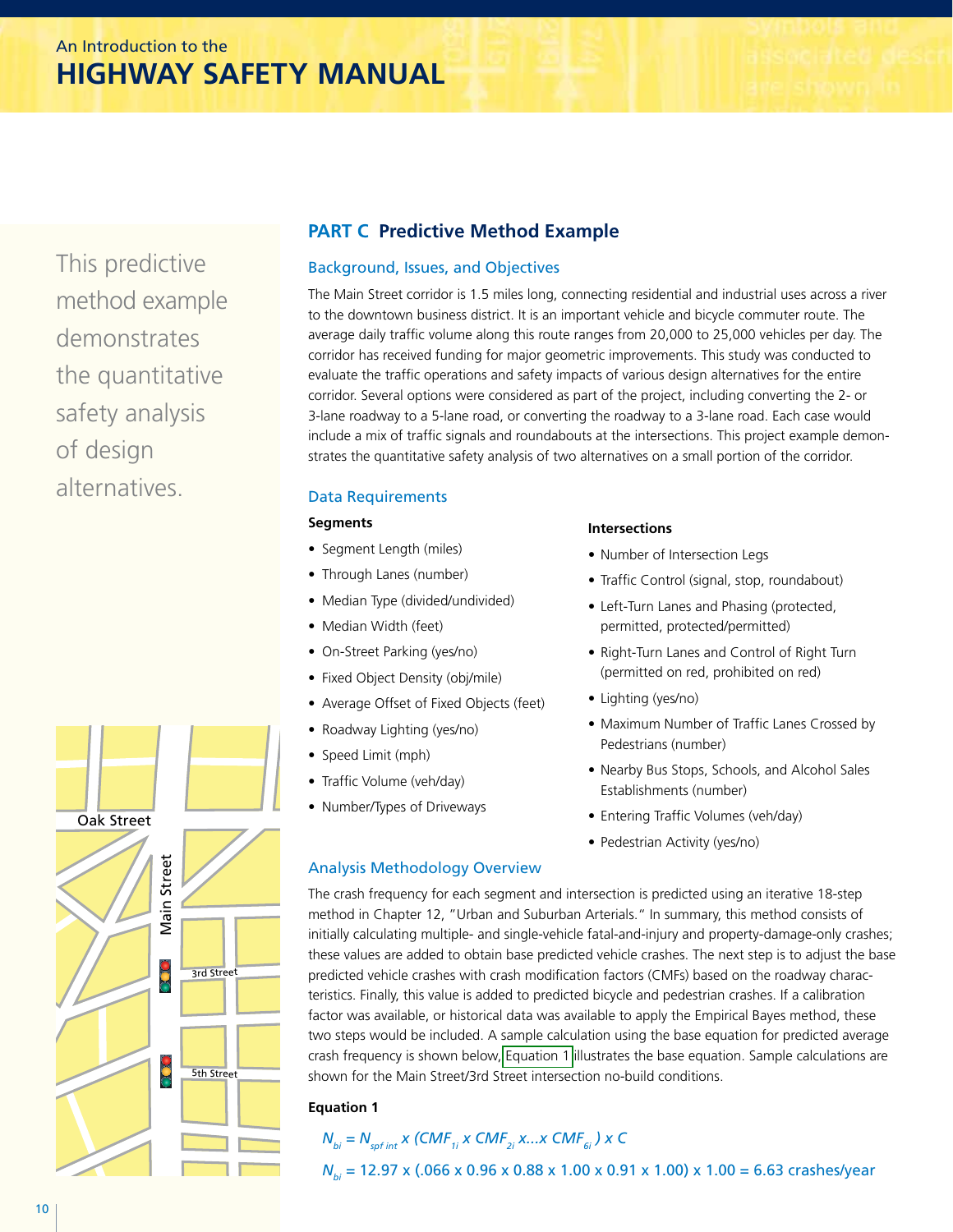

#### **Where:**

 $N_{bi}$  = Predicted average crash frequency for an intersection

 $N_{\text{soft}}$  = Predicted average crash frequency for base conditions ( $N_{\text{soft}}$  = 12.97, see below) *CMF<sub>1i</sub>* ... *CMF<sub>6i</sub>* = Crash modification factors for left-turn lanes (*CMF<sub>1i</sub>* = 0.66), left-turn phasing (*CMF<sub>2i</sub>* = 0.96), right-turn lanes (*CMF<sub>3i</sub>* = 0.88), right turn on red

 $(CMF_{4i} = 1.00)$ , lighting  $(CMF_{5i} = 0.91)$ , and red-light camera  $(CMF_{6i} = 1.00)$ .

$$
C
$$
 = California factor ( $C$  = 1.00)

Note, as this is a multi-step process there are multiple equations that are used to calculate N<sub>spf int</sub>, (e.g., by crash severity, by mode), these steps are not detailed in this example. An interim equation used in that process for the Main Street/3rd Street intersection no-build condition is illustrated as Equation 2.

#### **Equation 2**

 $N'_{bimv(F)} = exp(a + b \times ln(AADT_{mi}) + c \times ln(AADT_{mi})$ 

 *N'bimv(FI) = exp*(–13.14 + 1.18 x *ln*(33,910) + 0.22 x *ln*(25,790)) = 4.07 crashes/year

#### **Where:**

 $N'_{bimv(F)}$  = Multiple vehicle intersection fatal/injury crashes

*a*, *b*, and *c* = Regression coefficients (–13.14, 1.18, and 0.22 for 4-leg signalized intersections)

*AADTmaj* = Annual average daily traffic on major road (33,910)

*AADT<sub>min</sub>* = Annual average daily traffic on minor road (25,790)

#### **Table 6 Forecast Crash Frequency**

|                                         |                                                          | 2035 Forecast Crash Frequency (Crashes/Year) |      |                   |                                   |                  |                               |                   |                  |
|-----------------------------------------|----------------------------------------------------------|----------------------------------------------|------|-------------------|-----------------------------------|------------------|-------------------------------|-------------------|------------------|
|                                         |                                                          | <b>No-Build</b>                              |      |                   | Alternative 1 (Mix 3- and 5-Lane) |                  | <b>Alternative 2 (5-Lane)</b> |                   |                  |
| <b>Intersection/Segment<sup>1</sup></b> | Crashes/<br><b>Facility</b><br>AADT <sup>2</sup><br>Year |                                              |      | <b>Facility</b>   | AADT <sup>2</sup>                 | Crashes/<br>Year | <b>Facility</b>               | AADT <sup>2</sup> | Crashes/<br>Year |
| Int: Main & Oak                         | Stop                                                     | 35,730/<br>3,650                             | 3.26 | Roundabout        | 35,730/<br>3,650                  | 1.67             | Signal                        | 39,080/<br>5,280  | 6.93             |
| Seq: Oak to 3rd St.                     | 3-Lane                                                   | 34,580                                       | 8.30 | 3-Lane            | 34,580                            | 5.74             | 5-Lane                        | 38,150            | 9.32             |
| Int: Main & 3rd                         | Signal                                                   | 33,910/<br>25,790                            | 6.63 | Roundabout        | 33,910/<br>25,790                 | 3.43             | Roundabout                    | 36,900/<br>29,400 | 3.86             |
| Seg: 3rd to 5th                         | 5-Lane                                                   | 33,270                                       | 5.05 | 5-Lane            | 33,270                            | 1.51             | 5-Lane                        | 37,310            | 1.74             |
| Int: Main & 5th                         | Signal                                                   | 33,200/<br>5.940                             | 6.40 | Roundabout        | 33,200/<br>5,940                  | 3.32             | Roundabout                    | 37,860/<br>7.230  | 3.99             |
| <b>Total Prediction</b>                 | 29.6 crashes/year                                        |                                              |      | 15.7 crashes/year |                                   |                  | 25.8 crashes/year             |                   |                  |
| <b>Change Relative to No-Build</b>      |                                                          |                                              |      | 47% Decrease      |                                   |                  | 13% Decrease <sup>3</sup>     |                   |                  |

<sup>1</sup> For the purposes of presenting the results, crashes estimated for minor street intersections along the two segments (Oak St. to 3rd St. and 3rd St. to 5th St.) were added into the segment crash totals.

2 Major Street AADT/Minor Street AADT for intersections. <sup>3</sup> Under the 5-lane scenario, the corridor has more capacity; therefore more regional traffic is drawn to this corridor. The decrease shown is for overall crashes, so a normalized analysis would show a slightly greater de

#### Results (see Table 6):

- Changes in crash frequencies are quantified and compared to the no-build scenario. The resulting forecast crash frequencies for Alternatives 1 and 2, 15.7 and 25.8 crashes respectively, are compared to the no-build crash frequency, 29.6. The difference is quantified as a percentage.
- The change in crash frequency can now be considered as one of the trade-offs similar to traffic operations, environmental impacts, and pedestrian and bicycle mobility.

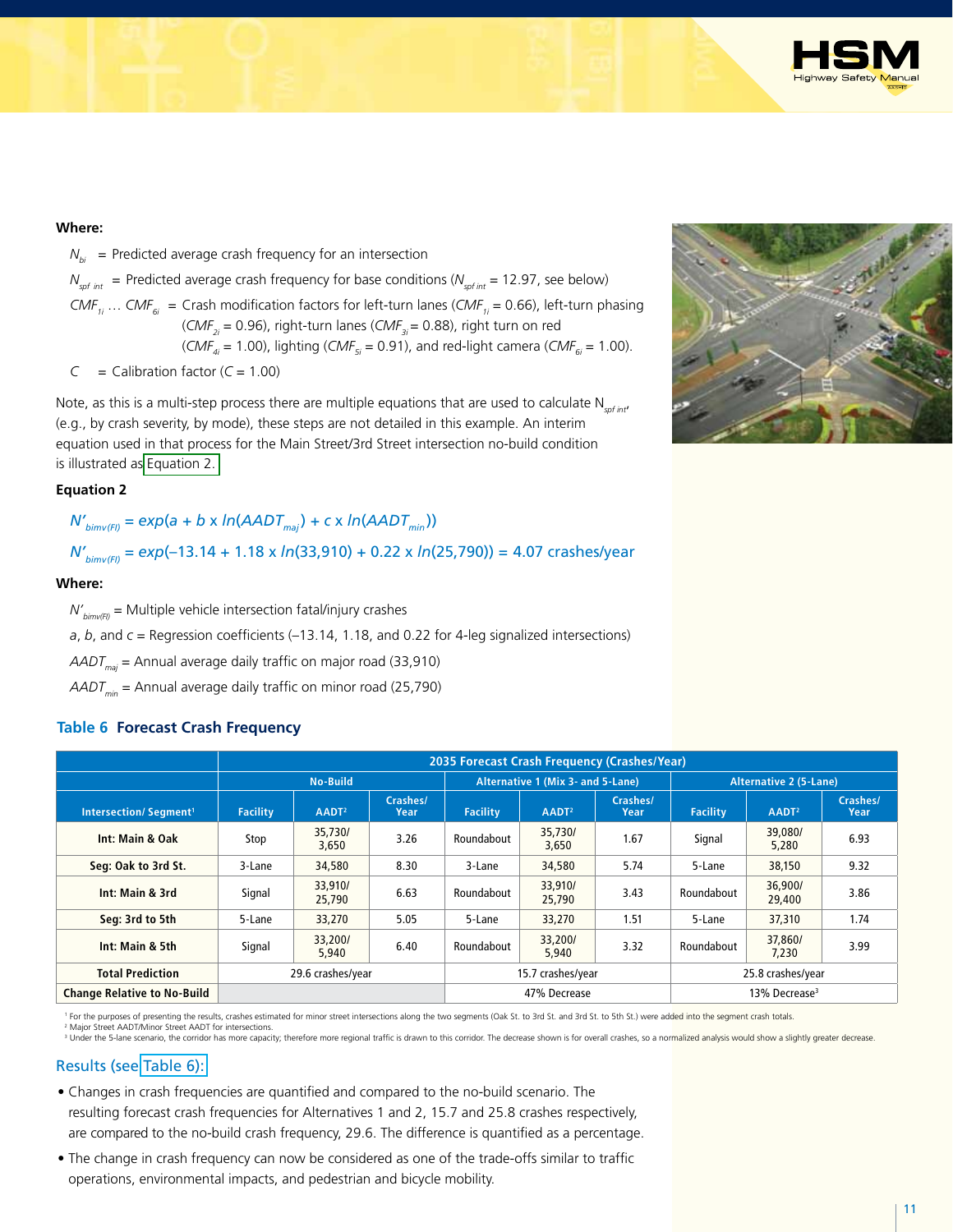<span id="page-13-0"></span>Agencies can take these steps to begin using the HSM.

# Section 6: Getting Started

Highway agencies interested in using the HSM methodologies in their safety management and project development processes should consider taking the following next steps toward implementation.

## **Purchase the HSM**

The HSM is currently available for purchase from AASHTO for \$325 for AASHTO members and \$390 for non-members. Discounts are available for those states taking HSM training. Both hard copy and electronic versions are available. To purchase, visi[t http://bookstore.transportation.org](https://bookstore.transportation.org/search.aspx?Text=hsm-)  and search under code HSM-1.

### **Develop an Agency Training Plan**

The HSM methodologies may necessitate some changes in the way highway agencies analyze data, screen their network, and review alternatives for projects. In order to fully understand the methods of the HSM, it will be important for agency personnel to pursue training. NCHRP Project 17-38 is currently underway to develop an HSM overview training course (NHI 380106). In addition, a number of training opportunities available through the National Highway Institute (NHI) are identified in [Section 7.](#page-14-0)  The NHI courses can assist agencies in understanding how to apply the HSM methods to the agency's program and in using the safety analysis tools that execute HSM methodology.

# **Review Software Tools**

A number of software programs have been developed to support practitioners' use of the HSM methodologies.

- • *SafetyAnalyst* provides a set of software tools used by state and local highway agencies for highway safety management. It incorporates state-of-the-art safety management approaches into computerized analytical tools for guiding the decision-making process to identify safety improvement needs and develop a systemwide program of site-specific improvement projects. *SafetyAnalyst* is applicable to Part B of the HSM. The *SafetyAnalyst* software is available through AASHTO, and additional information can be found at [www.safetyanalyst.org.](http://www.safetyanalyst.org)
- The *Interactive Highway Safety Design Model (IHSDM)* is a suite of software analysis tools for evaluating safety and operational effects of geometric design decisions on highways. It checks existing or proposed highway designs against relevant design policy values and provides estimates of a design's expected safety and operational performance. The IHSDM performs the predictive method for the facilities in Part C of the first edition of the HSM (i.e., two-lane, two-way rural roads, rural multilane highways, and urban and suburban arterials). The IHSDM website summarizes the capabilities and applications of the evaluation modules and provides a library of the research reports documenting their development. Information is available at the public software website, [www.ihsdm.org,](http://www.ihsdm.org) where users can register and download the latest release of IHSDM.
- The *Crash Modification Factors Clearinghouse* houses a web-based database of CMFs along with supporting documentation to help transportation engineers identify the most appropriate countermeasure for their safety needs. Using this site at [www.cmfclearinghouse.org,](http://www.cmfclearinghouse.org) users are able to search for existing CMFs or submit their own CMFs to be included in the clearinghouse.

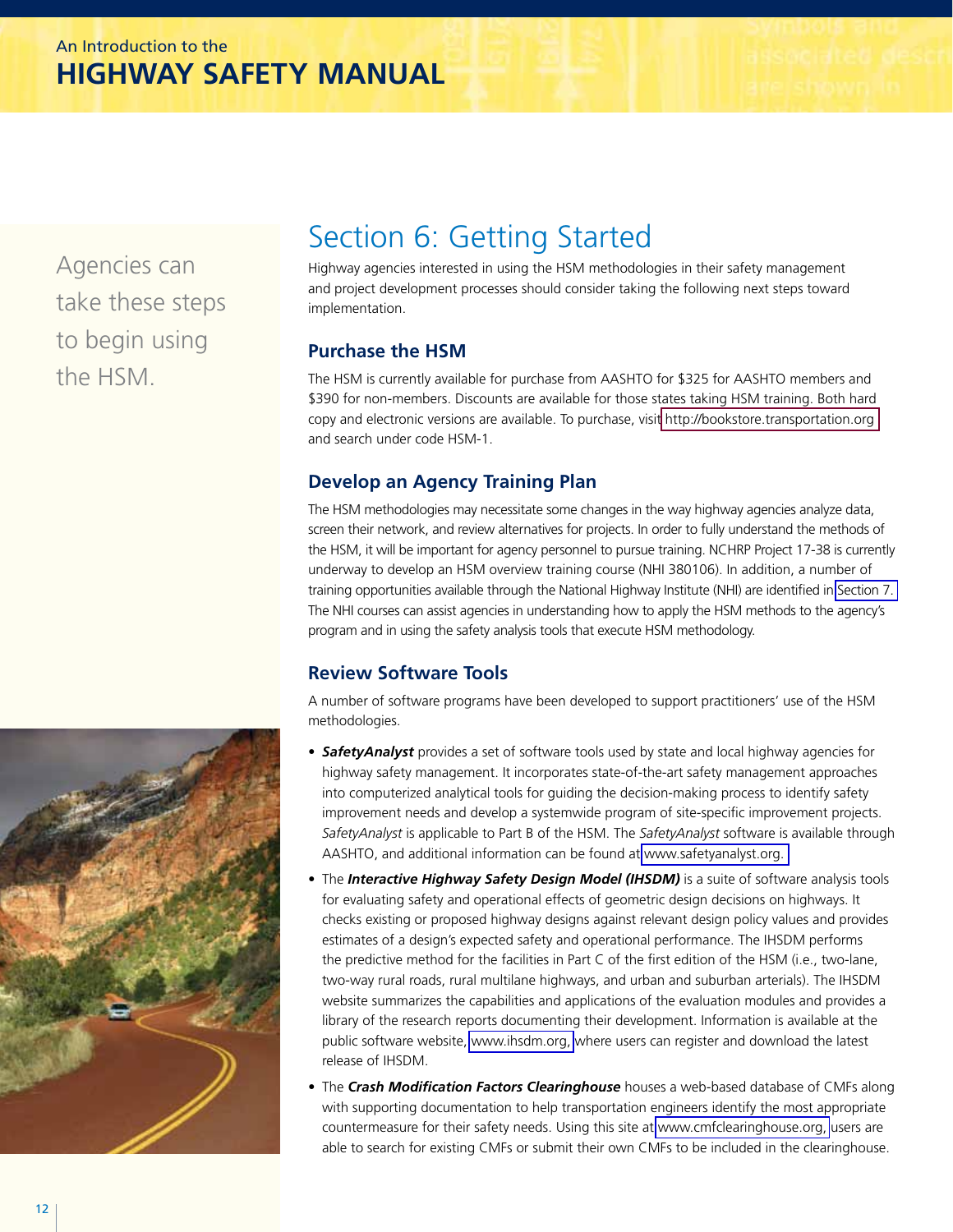

### <span id="page-14-0"></span>**Develop an Agency HSM Implementation Plan**

Incorporating the HSM into an agency's processes will take a concerted effort that should begin with a plan of action. A number of state DOTs have begun planning for the HSM by developing agency-specific training programs, and incorporation of the software tools previously discussed. The Federal Highway Administration (FHWA) is developing an HSM Implementation Plan Guide for State Highway Agencies to be released in late 2010. It will provide strategies to assist with HSM deployment activities at the state level.

#### **Assess Crash Data**

An agency should assess its crash data to see if assistance is needed to prepare it for the rigors of HSM analysis. FHWA will provide technical assistance and support to states in evaluating their data systems against data requirements in Part B of the Manual. A technical support staff with intimate knowledge of Part C is also available to answer questions through the FHWA Geometric Design Lah.

### **Stay Updated**

The most up-to-date information on training, technical support, and marketing materials is available at AASHTO's Highway Safety Manual website, [www.highwaysafetymanual.org.](http://www.highwaysafetymanual.org) 

# Section 7: Resources

- Highway Safety Manual website: [www.highwaysafetymanual.org](http://www.highwaysafetymanual.org)
- Purchase the HSM: [http://bookstore.transportation.org.](https://bookstore.transportation.org/search.aspx?Text=hsm-) Search under code HSM-1.
	- Cost: \$325 (Members), \$390 (Non-members)
	- Discounts are available for those states taking HSM training
- IHSDM website:<http://www.ihsdm.org>
- SafetyAnalyst website:<http://www.safetyanalyst.org>
- Crash Modification Factors Clearinghouse:<http://www.cmfclearinghouse.org>
- NCHRP Research Results Digest 329: [www.trb.org/Publications/Blurbs/Highway\\_Safety\\_Manual\\_ Data\\_Needs\\_Guide\\_159984.aspx](http://www.trb.org/Publications/Blurbs/Highway_Safety_Manual_Data_Needs_guide_159984.aspx)
- Training courses available at [http://nhi.fhwa.dot.gov](http://www.nhi.fhwa.dot.gov) 
	- New Approaches to Highway Safety Analysis (NHI-380075)
	- HSM Practitioners Guide to Two-Lane Rural Roads (NHI-380070A)
	- HSM Practitioners Guide to Multilane Urban/Suburban Highways (NHI-380070B)
	- HSM Application to Intersections (NHI-380105\*)
	- HSM Workshop (NHI-380106\*)
	- Application of Crash Reduction Factors (NHI-380093)
	- Science of Crash Reduction Factors (NHI-380094)
	- Interactive Highway Safety Design Model (IHSDM) (NHI-380071, NHI-380100\* web-based)

*\*Course under development*